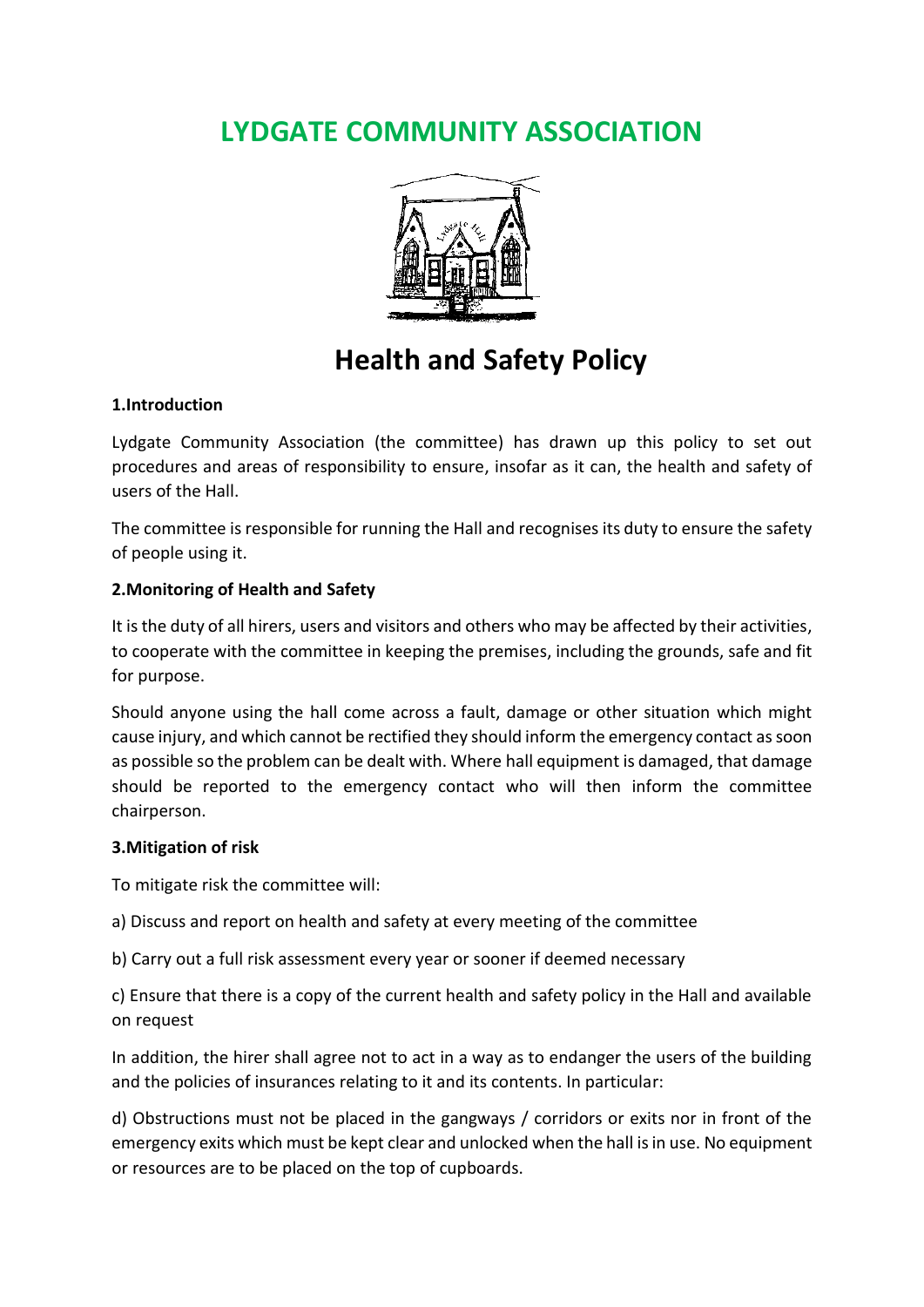e) Fire- fighting equipment shall be kept in its proper place and only used for its intended purpose. It will be maintained and checked regularly by the committee.

f) Hazardous substances and materials must not be used in the Hall such as flammable liquids, naked flames including candles and fireworks and smoking is strictly forbidden In the Hall, storage of combustible material near a source of ignition is not permitted.

# **4.Children**

Minors under the age of 18 years must be accompanied and supervised by a responsible adult at all times

# **5.Electrical safety**

The following must be adhered to:

a) Electrical appliances must not be left unsupervised when in operation

b) Plug sockets must not be overloaded

C) Should users or hirers wish to bring electrical appliances onto the premises they must make the Booking Secretary aware of this in advance. The hirer or user is responsible for ensuring that their appliances meet safety standards e.g. PAT.

d) Electrical equipment showing signs of damage, exposure of components, water damage etc must not be touched or operated

e) Users have a responsibility to ensure that all electrical appliances are shut off and where possible unplugged when leaving the hall.

f) Trailing wires or cables are a trip hazard and should be taped down with appropriate high visibility hazard tape

# **6. Gas safety**

The hall has a gas hob cooker. Any user wishing to use the cooker must seek permission from the booking secretary when seeking to hire the Hall. Full guidance will then be given.

# **7.Heating**

The Hall has central heating. Should users suspect any malfunction or require the heating to be altered they should contact the emergency contact.

# **8.Housekeeping**

The Hall is cleaned, and safety checked on a regular basis. However, every user has a responsibility to ensure that the Hall is left clean and tidy.

All users must use the rubbish and recycling bins. Any major spillage, damage or accident should be reported to the emergency contact. Food, drink, bottles and perishable items must be taken away at the end of each hire. The grounds outside and frontage of the Hall must be kept clear of litter.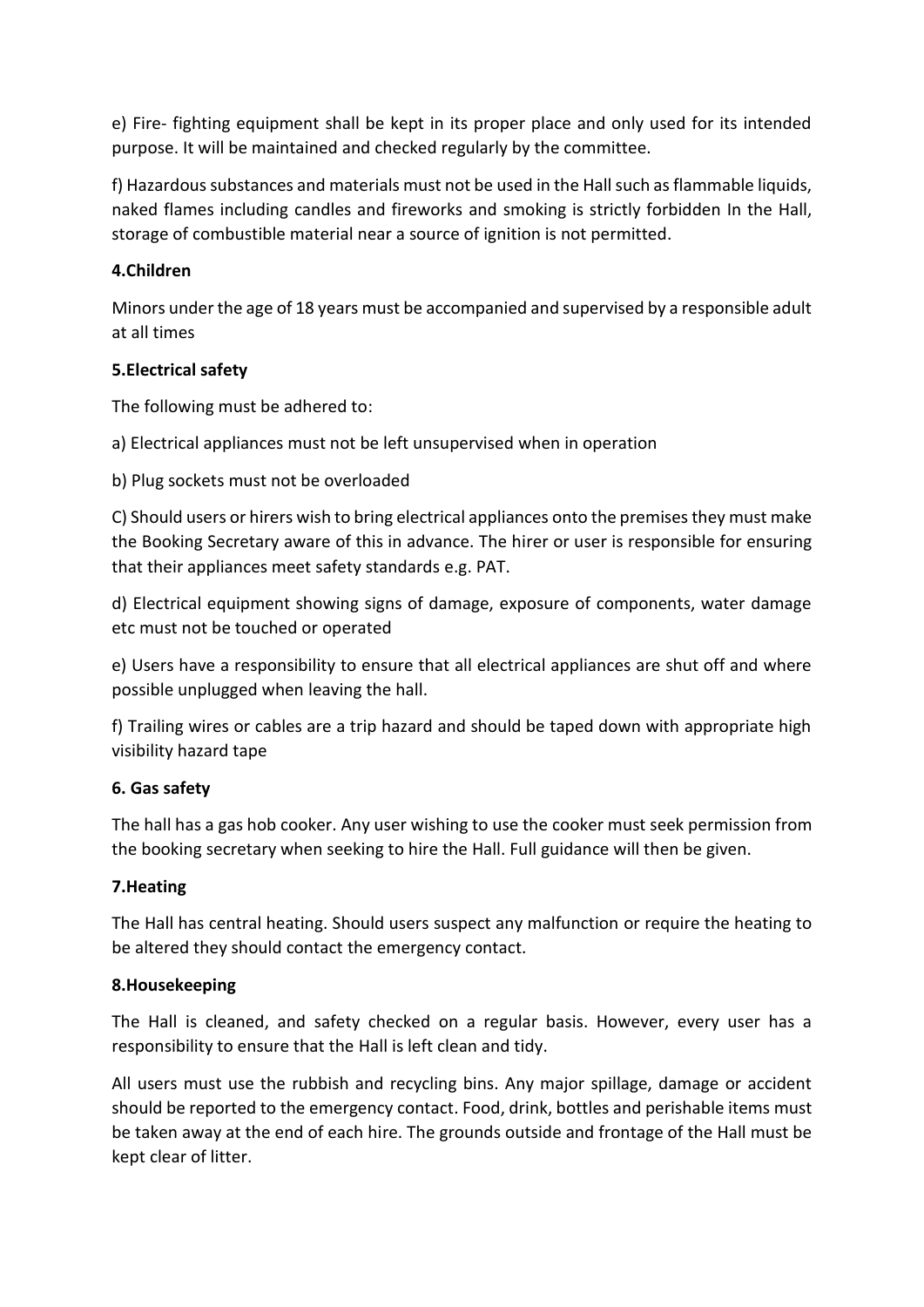At the end of each hire all equipment should be stored safely and securely inside any allocated storage. All other equipment must be removed from the Hall. Nothing should be left on top or outside of the storage allocated.

#### **9. Noise**

As the Hall is situated in a residential area, users should be considerate and keep noise levels to a minimum. Playing any form of music, whether live or recorded, must be kept to an acceptable level and must cease at 11.00 pm unless otherwise authorised by the committee. Users should be considerate when leaving the Hall.

#### **10. Parking**

The Hall has no allocated parking. Parking outside the Hall is at the user's risk. Users are advised not to obstruct disabled access, driveways or block the road.

# **11. Fire evacuation procedures in case of fire**

The hirer is deemed the" responsible person" and is designated the person in charge of the Hall during the period of hire. The responsible person is strongly advised to record the name of each person attending the event and must follow the following procedure:

a) In the event of a fire, the responsible person shall use the hand bell/ whistle on the window ledge in the Main Hall or such other means as to instruct all persons to leave the building using the nearest available emergency exit. They should evacuate the building in an orderly manner and muster in front of the White Hart, next door. A roll call shall be taken.

b) No matter how small the fire the fire brigade must be called on 999 giving the address: Lydgate Parish Hall, 55, Stockport Road, Lydgate, Oldham OL4 4JJ.

c) The responsible person shall ensure that once the Hall is vacated, members of the public do not re- enter the building under any circumstances.

d) On the arrival of the fire brigade, the responsible person shall inform the officer in charge that a roll call has been taken and that all persons are safe or there are missing persons.

e) Attempts to extinguish the outbreak of the fire with the fire- fighting equipment within the Hall should only be attempted if it is considered safe to do so.

f) At the earliest opportunity and when it is safe to do so, the responsible person shall inform the emergency contact who shall then directly inform the committee chairperson .

# **12. Accident reporting procedures**

First Aid Boxes are readily available to all users of the premises and are located in the kitchen, Small Hall and Main Hall. It is the responsibility of the hirer to ensure that the person administering First Aid is professionally trained. Any accident should be recorded in the Accident Book which is located next to the First Aid Box in the Main Hall.

In addition, all the following must be reported to the emergency contact: